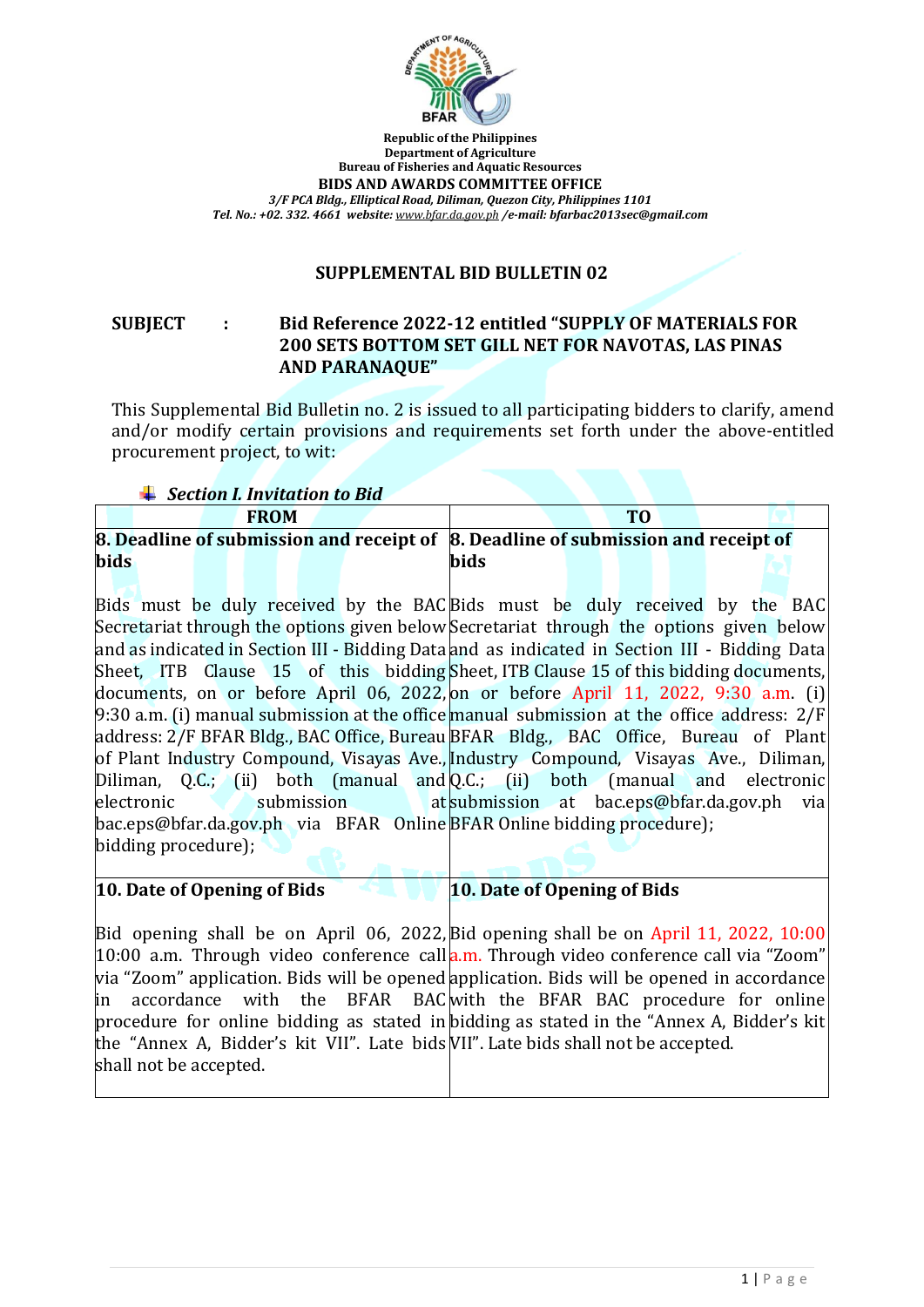## *Section II. Instructions to Bidder*

|                  |  |  |  | <b>FROM</b> |                                                                                           |  |  |  |                         |  |  |  |  |  |  |  |  |
|------------------|--|--|--|-------------|-------------------------------------------------------------------------------------------|--|--|--|-------------------------|--|--|--|--|--|--|--|--|
| 14. Bid Security |  |  |  |             |                                                                                           |  |  |  | <b>14. Bid Security</b> |  |  |  |  |  |  |  |  |
|                  |  |  |  |             | <b>14.2.</b> The Bid and bid security shall be $14.2$ . The Bid and bid security shall be |  |  |  |                         |  |  |  |  |  |  |  |  |

valid until August 4, 2022. Any Bid not accompanied by an acceptable bid security shall be rejected by the Procuring Entity asshall be rejected by the Procuring Entity as non-responsive. valid until August 9, 2022. Any Bid not accompanied by an acceptable bid security non-responsive.

| because the recent can open productions<br><b>FROM</b>                                                                                                                                                                                                                           | T <sub>0</sub>                                                                                                                                                                                                                                                                                  |  |  |  |  |  |  |  |
|----------------------------------------------------------------------------------------------------------------------------------------------------------------------------------------------------------------------------------------------------------------------------------|-------------------------------------------------------------------------------------------------------------------------------------------------------------------------------------------------------------------------------------------------------------------------------------------------|--|--|--|--|--|--|--|
| 100 sets of Bottom Set Gillnet materials                                                                                                                                                                                                                                         | 100 sets of Bottom Set Gillnet materials                                                                                                                                                                                                                                                        |  |  |  |  |  |  |  |
| for Navotas City                                                                                                                                                                                                                                                                 | for Navotas City                                                                                                                                                                                                                                                                                |  |  |  |  |  |  |  |
| $\bullet$ 020 x 7K x 50MD x 200M<br>$\bullet$ 4 rolls P.E. rope #2 (200 meters)<br>• 1kg nylon monoline 130mm<br>· 1 kg nylon monoline 040mm<br>• 3 kg lead sinker XX<br>• 200 pcs hard rubber float #2<br>65 sets of Bottom Set Gillnet materials<br>for Paranaque City         | $\bullet$ 020 x 7K x 50MD x 400M<br>• 4 rolls P.E. rope #2 (200 meters)<br>• 1kg nylon monoline 130mm<br>· 1 kg nylon monoline 040mm<br>• 3 kg lead sinker XX<br>• 200 pcs hard rubber float #R2 (5cm<br>length, 4cm diameter)<br>65 sets of Bottom Set Gillnet materials<br>for Paranaque City |  |  |  |  |  |  |  |
| $\bullet$ 020 x 5K x 50MD x 200M<br>$\bullet$ 4 rolls P.E. rope #4 (200 meters)<br>• 1kg nylon monoline 130mm<br>• 1 kg nylon monoline 040mm<br>• 3 kg lead sinker XX<br>$\bullet$ 200 pcs hard rubber float #2<br>35 sets of Bottom Set Gillnet materials<br>for Las Pinas City | $\bullet$ 020 x 5K x 50MD x 400M<br>• 4 rolls P.E. rope #4 (200 meters)<br>· 1kg nylon monoline 130mm<br>• 1 kg nylon monoline 040mm<br>• 3 kg lead sinker XX<br>• 200 pcs hard rubber float #R2 (5cm<br>length, 4cm diameter)<br>35 sets of Bottom Set Gillnet materials<br>for Las Pinas City |  |  |  |  |  |  |  |
| $\bullet$ 020 x 8 1/2 x 50MD x 200M<br>$\bullet$ 4 rolls P.E. rope #4 (200 meters)<br>$\bullet$ 1 kg nylon monoline 130mm<br>• 1 kg nylon monoline 040mm<br>• 3 kg lead sinker XX<br>• 200 pcs hard rubber float #2                                                              | $\bullet$ 020 x 8 1/2 x 50MD x 400M<br>• 4 rolls P.E. rope #4 (200 meters)<br>• 1kg nylon monoline 130mm<br>• 1 kg nylon monoline 040mm<br>• 3 kg lead sinker XX<br>• 200 pcs hard rubber float #R2 (5cm<br>length, 4cm diameter)                                                               |  |  |  |  |  |  |  |

# *Section VII. Technical Specifications*